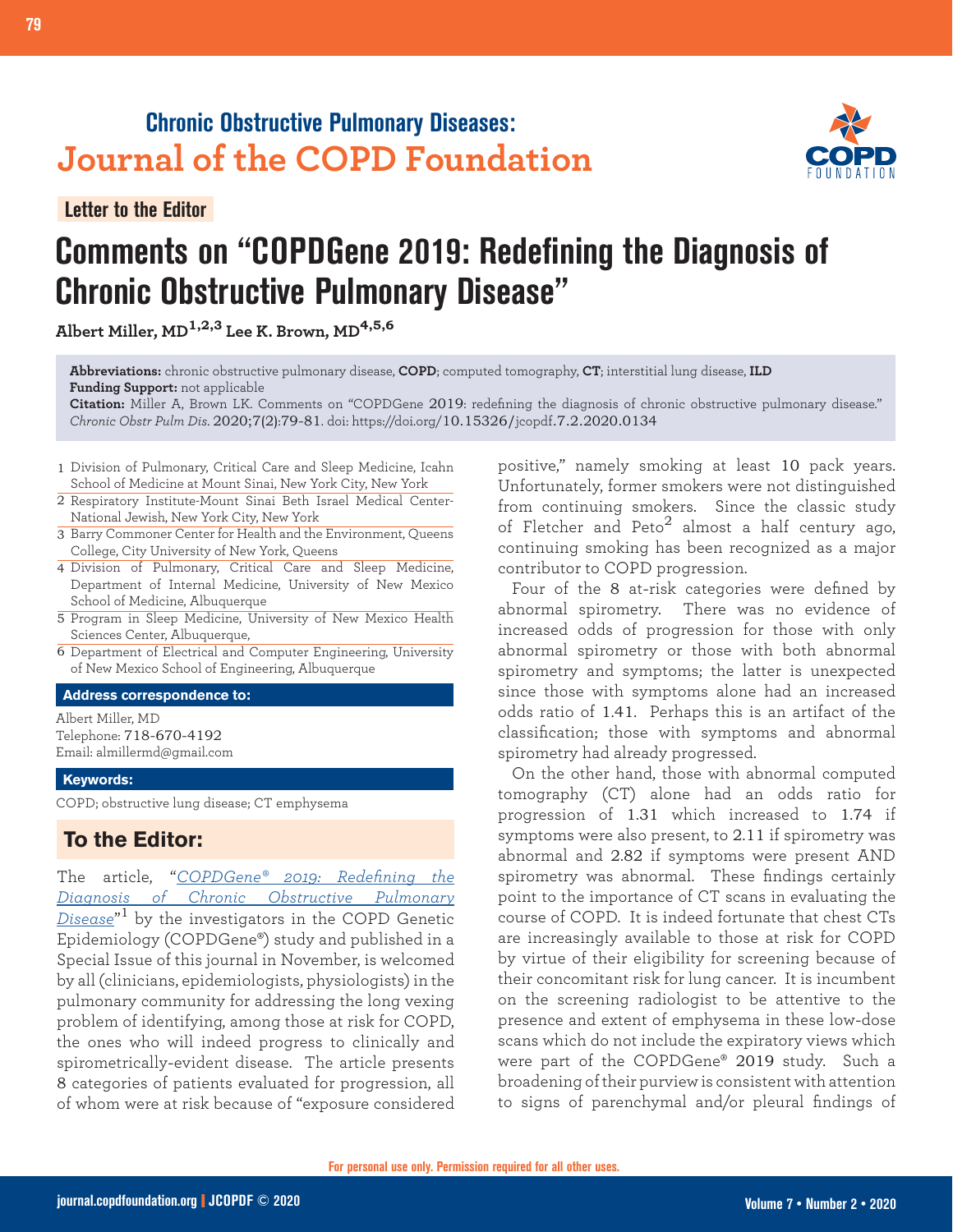pneumoconiosis, to evidence of interstitial lung disease and to extent of coronary artery calcification. This broadened attention to findings other than those indicative of lung cancer has been supported and now followed by one of the largest lung cancer screening consortia, the International Early Lung Cancer Action Program.

### **Declaration of Interest**

The authors have no conflicts of interest to disclose.